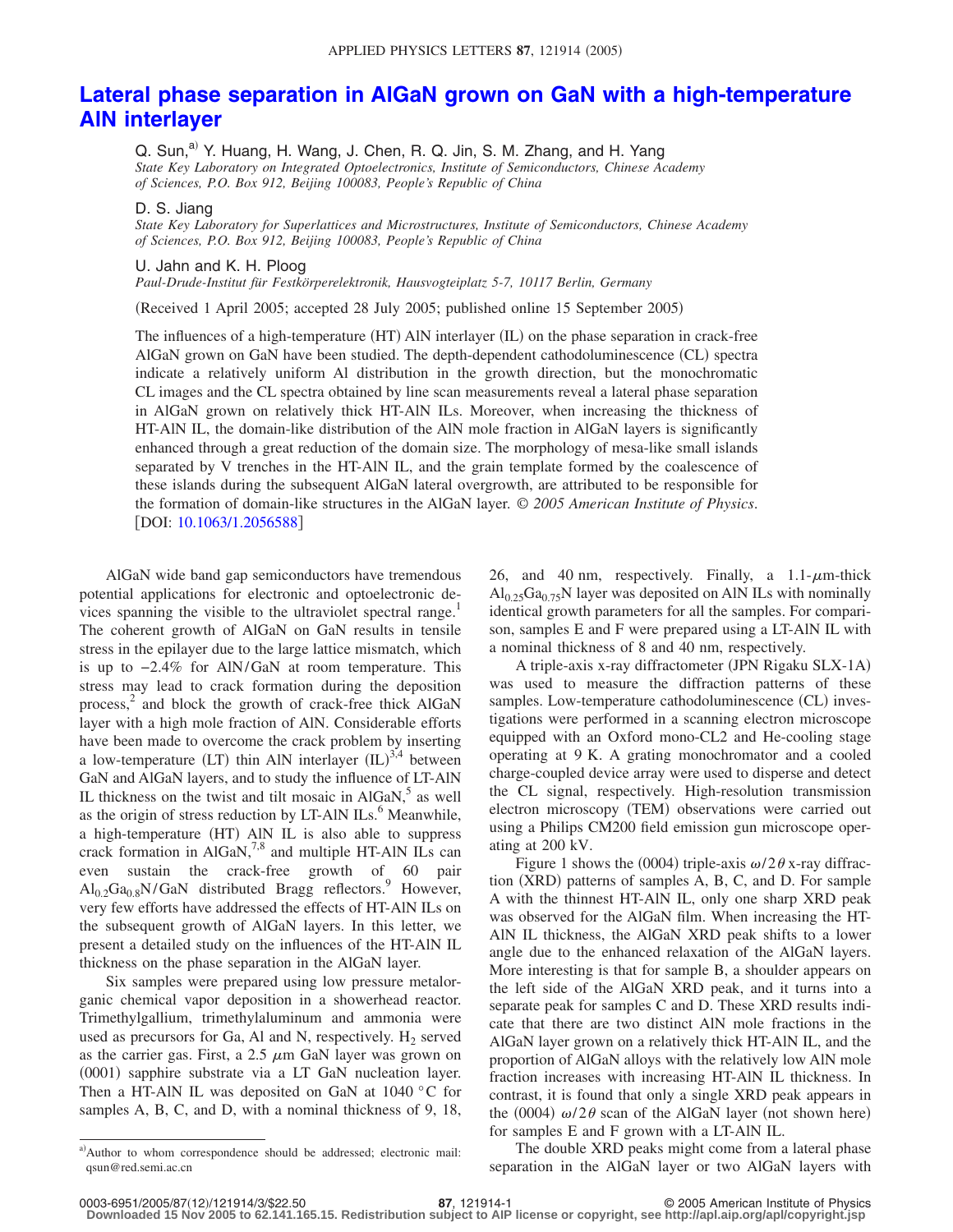

FIG. 1. The (0004) triple-axis  $\omega/2\theta$  x-ray diffraction patterns of samples A, B, C, and D.

different AlN mole fractions in the growth direction. In order to distinguish these two possibilities, we performed detailed CL investigations on these samples. It is found that there is no remarkable shift of the AlGaN CL spectra from varying excitation depth of the AlGaN layer, when the accelerating voltage of the incident electron beam increases from 5 to 30 kV (not shown), indicating a negligible phase separation in the growth direction. However, the monochromatic CL images taken at fixed wavelengths with a 10 keV electron beam reveal a lateral inhomogeneous distribution of the Al composition. The CL images [Figs.  $2(a)-2(d)$ ] from samples A, B, C, and D show clearly domain-like structures with a strong contrast, while those from samples E and F



FIG. 2. The 233  $\mu$ m × 173  $\mu$ m monochromatic CL images of samples A (a), B (b), C (c), D (d), E (e), and F(f) taken at 4.008, 4.008, 3.995, 3.981, 4.016, and 4.016 eV, respectively.



FIG. 3. Monochromatic CL image of a domain in sample B taken at 4.008 eV (a). The lateral line scan CL spectra across the domain (b). The CL spectra have been vertically shifted for clarity. The spatial distribution of the integral CL intensity across the domain (steps 6–14) of the 4.04 eV peak (square) and the 3.99 eV peak (triangle) is shown. Each step of the line scan covers a lateral distance of 1.34  $\mu$ m.

using a LT-AlN IL [Figs.  $2(e)$  and  $2(f)$ ] are much more homogeneous. It is noted that the domain-like contrast is weakest in the CL image  $[Fig. 2(a)]$  of sample A with the thinnest HT-AlN IL, which is consistent with the single XRD peak in the  $\omega/2\theta$  scan of the AlGaN (0004) reflection (Fig. 1) and indicates a relatively uniform Al distribution in sample A. However, for the AlGaN layers with a thicker HT-AlN IL, the contrast of domain-like structures becomes much clearer and the domain size decreases significantly, which demonstrates a severer lateral phase separation in accord with the XRD results (Fig. 1).

Furthermore, a series of CL spectra were measured by a lateral line scan of the electron beam across a domain to obtain more detailed information about the domain-like distribution of the AlN mole fraction. A set of AlGaN CL spectra  $[Fig. 3(b)]$  was acquired by the line scan crossing the domain in sample B, as shown in Fig.  $3(a)$ . The line scan measurements were performed from the left side towards the

**Downloaded 15 Nov 2005 to 62.141.165.15. Redistribution subject to AIP license or copyright, see http://apl.aip.org/apl/copyright.jsp**